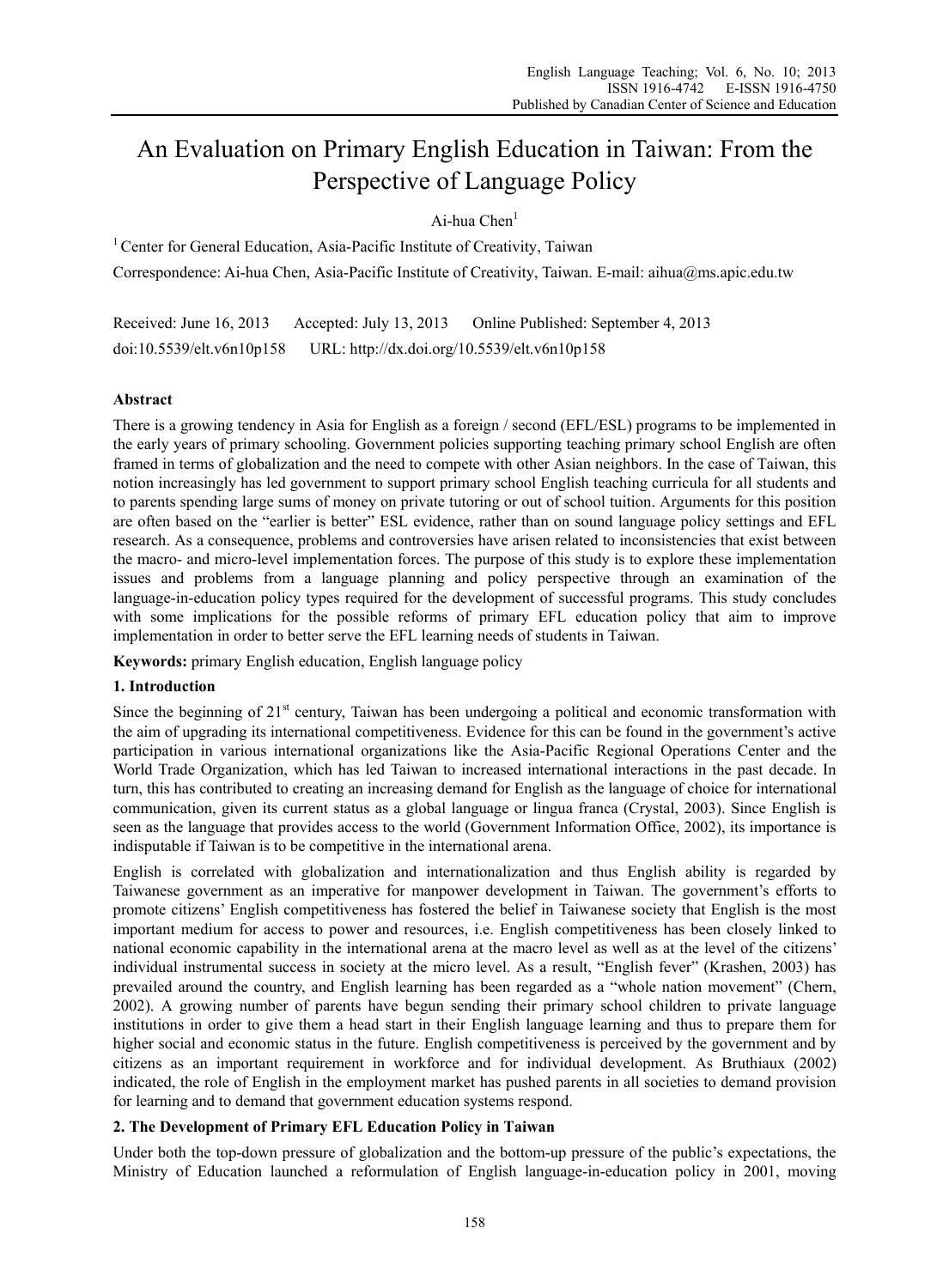English instruction from the secondary school level to the primary level. In addition, the implementation of the new primary English education policy has also reflected the desire to reform the system by the new government – i.e., the Democratic Progressive Party (DPP), which won the national election and in 2000 started a new political era after more than fifty years' rule by the Kuomintang (KMT) government.

Consequently, the English language, which has long been a subject in the secondary school curriculum, was introduced at Grade 5 in the elementary school curriculum in 2001. The Ministry of Education stated that the rationale for implementing primary English language education was to:

1) Instill students with an international perspective;

2) Utilize students' "critical period" in language learning most effectively;

3) Optimize the timing of the implementation of the new curriculum; and

4) Follow the trends of the new era and to fulfill parents' expectations (Ministry of Education, 1998; also see Tsao, 2008).

Given this rationale, it can be seen that the process of policy making was influenced by a number of forces and facets of concern, including the need for internationalization, the effectiveness of English language learning, educational reform in Taiwan, and the expectations from the public. In particular, the parental expectations that are included in the fourth rationale may suggest the important role that the community can play in education policy decision making. However, as Tsao (2008) pointed out, parental expectations in the Taiwanese context can be seen as a double-edged sword which on the one hand it might accelerate the policy-making process, and on the other hand it might also pressure the government to act too rashly.

In September 2001, at the same time as the primary English curriculum reform was initiated, the Nine-year Joint Curriculum Plan – which integrated school subjects into seven major areas of study – was launched. English was combined with Mandarin Chinese, Taiwanese and other local language varieties into a curriculum area called Language Arts. The current English language education curriculum guidelines state the goals of primary EFL education as being:

1) To develop student's basic communicative abilities.

2) To cultivate students' interests as well as better ways of learning English.

3) To promote students' awareness of local and foreign cultures and customs (Ministry of Education, 2000).

The English education curriculum also identifies two stages of English instruction: the primary school stage, that places greater emphasis on students' oral abilities (listening and speaking), and the junior high school stage developing the reading and writing language skills in addition to the oral communication. Furthermore, primary English education is intended to prepare students for EFL learning at the junior high school level in order to comply with the goal of the Nine-year Joint Curricula (Ministry of Education, 2000). In addition, the guidelines also suggest that teaching methods should emphasize meaningful communication rather than rote memorization by providing an enjoyable English learning environment.

However, just two years later the 2001 primary English education policy was changed, lowering the point of the introduction of English education to Grade 3. Changing the policy so rashly has been criticized as a case of bad planning (Hung, 2003; Tsao, 2008). Although the government's implementation of primary English education seems to be a case of top-down policy making (Su, 2006), some researchers considered it to be the result of a bottom-up decision-making process – i.e., resulting from the pressure brought to bear by parents and local school bureaus on the government (Hung, 2003). In the decade since the implementation of primary English education in 2001, a number of persistent policy-related problems and issues have emerged as a result of these major changes.

#### **3. Issues Concerning the Implementation of Primary EFL Education Policy**

As mentioned earlier, a policy revising and accomplishing in a very short time and with high expectation from the society inevitably has its problems and draw criticism. In the following sections, five issues related to different aspects of language-in-education policy are briefly analyzed (Kaplan & Baldauf, 2003). They include (1) the inconsistency in starting grade levels for English education (access policy); (2) the shortage of qualified English teachers (personnel policy); (3) the divergence of textbooks being used (materials policy); (4) large classes made up of students with mixed proficiency (access policy); and (5) the effects of EFL education on the learning of other languages (curriculum policy).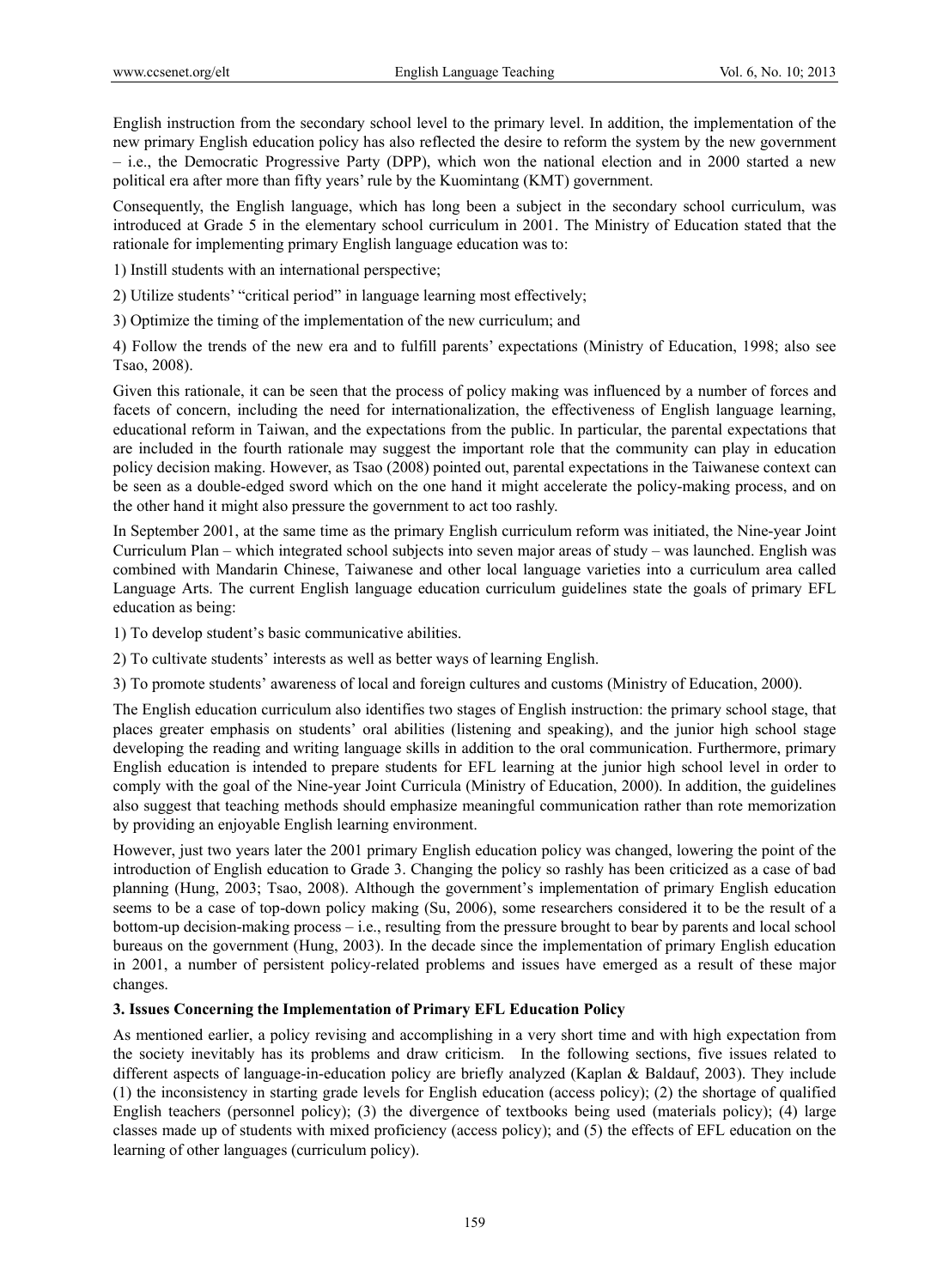## *3.1 Inconsistency in Starting Grade Levels of EFL Program*

Since the 1987 lifting of Martial Law in Taiwan, the central and local governments have started to support a multi-faceted language policy; consequently, there has been a movement away from centralized and standardized English curricula to decentralized ones. While the adoption of a decentralized planning model in primary EFL education policy has granted more autonomy to district schools and teachers (Chern, 2002), it has caused inconsistency in access policy provisions for English education among primary schools in different districts; i.e., the starting grade levels for EFL education are different in local government districts. Although the Ministry of Education has mandated that primary EFL education should start at Grade 3, major districts such as those in the cities of Taipei, Hsinchu, Taichung and Tainan have started their EFL programs in Grade 1. As a consequence, other local governments have attempted to include the early introduction of primary English education as an important policy in their political agenda in order to attract the support of their electorates. However, the important question as to whether children are prepared for early language learning in a foreign language before they have developed literacy skills in their own language has been mostly ignored.

This expansion has in turn brought about some inequities in educational opportunities for primary school students in other districts (Chang, 2008; Chang, 2009), which may increase the concerns and anxiety levels of parents' that their children might fall behind in learning English when their children's school begins EFL education later than other schools. These parents might see enrolling their children in private institutions as a solution that gives their children a head start in learning English. In addition, inconsistencies may be created when students have had to accommodate to their parents' move from one city to another (Cheng, 2005). The variation in starting grade among different districts has led inequalities in both access and quality of access in the implementation of primary EFL policy.

## *3.2 The Shortage of Qualified English Teachers*

Another problem related to the lowering of the grade level at which English is introduced is the increasing demand for English teachers. In Taiwan, primary English teachers have varying qualifications and levels of training. For example:

• Some English teachers were certified under a nation-wide training scheme in 1999;

• Other primary teachers who have passed the international TOFEL examination with a score of 213 or better can achieve equivalent certification; and

• Still others achieve certification by completing university-level English-related majors and receive additional training (Ministry of Education, 2003).

Despite the fact that the MOE's personnel policy has allowed multiple criteria to qualify as a primary English teacher, the nation has still encountered a shortage of qualified teachers.

In view of this, the MOE announced the initiation of the Foreign English Teacher Recruitment Project in 2003. Under the auspices of this project, contracted Native English Speaker teachers (NESTs) are expected to teach English along side Taiwanese English teachers in public primary schools, particularly in remote areas. However, due to implementation problems and ineffective results – i.e., foreign English teachers may find it problematic to stay in remote areas when they are newly arrived in the country – this project was terminated after a few years because it failed to solve the problem of the shortage of qualified English teachers.

As a result, in many district primary schools there are frequent instances of homeroom teachers or substitute teachers who lack certificates but who are teaching English. In addition, the types and amounts of in-service training available to teachers seeking certification also vary among different local boards of education. This problem is most serious in rural areas; in some cases the students are given videos to watch in their English classes since their teachers are not sufficiently confident to teach English (Cheng, 2005). As a result, there are serious problems arising from regional discrepancies in recruiting English teachers, as well as major differences in the quality and quantity of teaching resources between urban and rural schools.

Moreover, from an English teachers' perspective, for example, as indicated in Butler's (2004) study, the majority of the primary English teachers sampled in Taiwan perceived their proficiency levels to be lower than the minimum levels necessary to teach English under the current primary English education policy implying that most teachers may not feel confident or well-prepared to implement the government's policy that emphasizes communicative English instruction. Teachers' lack of confidence in their English skills may affect various aspects of their English teaching and ultimately influence students' success in acquiring English.

From a policy planning perspective, it may be easy to use policy to set aspirations for a communicative focus in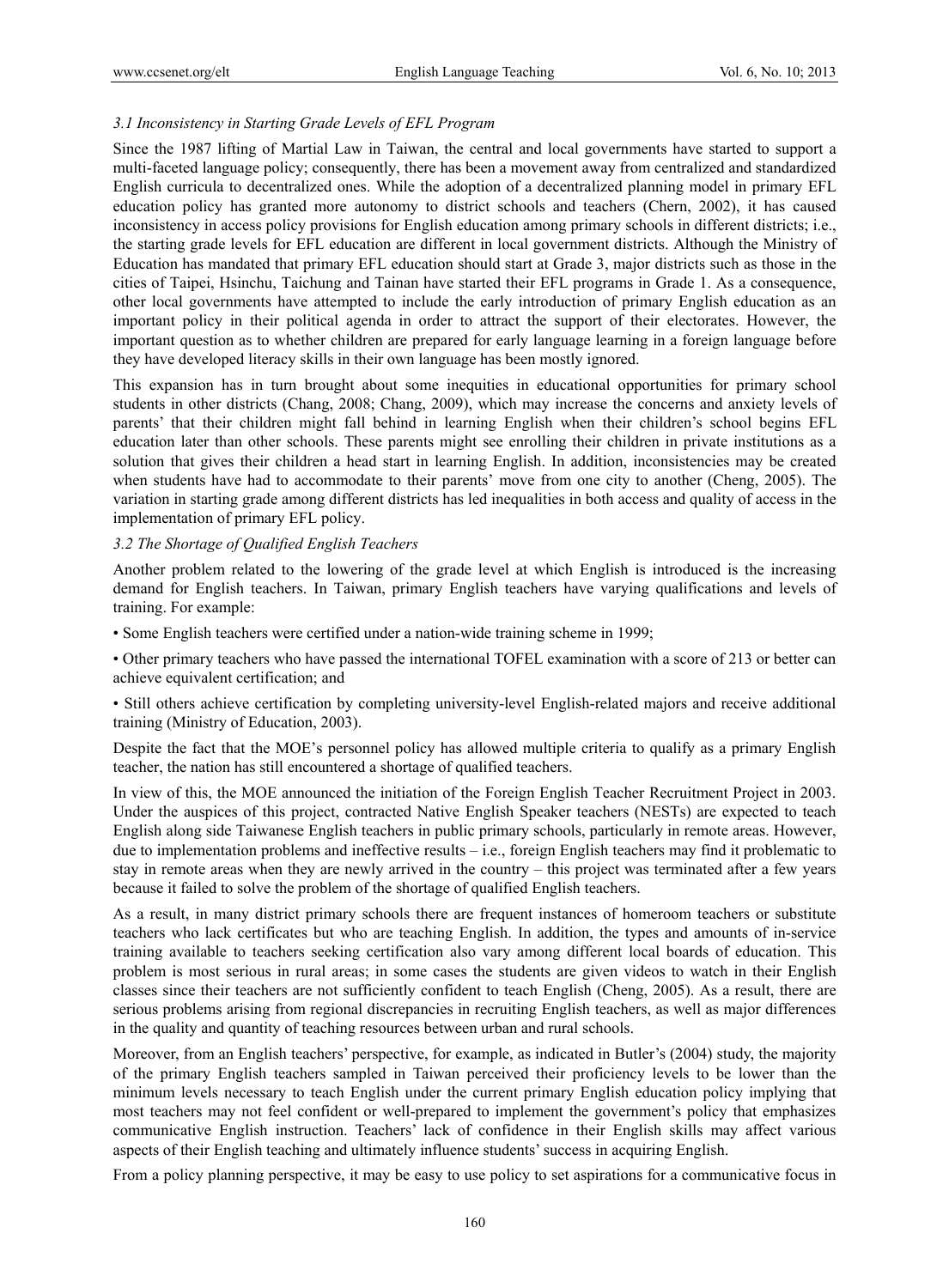primary English education, but the government has failed to take into consideration the difficulties in the policy's actual implementation given the limited resources currently available, e.g., shortage of qualified English teachers to conduct effective English instruction. Consequently, the policy can be said to provide an example of idealistic planning as the training and resources are not available to put it into practice, and it may therefore create misleading expectations for the public about the quality of English language teaching.

#### *3.3 Divergence of Textbooks*

A third major issue in the current primary EFL program is related to materials policy and to the openness of the textbook market. Textbooks are developed by various private publishers and then reviewed by the National Institute of Compilation and Translation. Primary English teachers are allowed to choose from among the textbooks approved by the National Institute. However, it is often the case that different sets of textbooks are used at different primary schools or even at different grade levels in the same school. Although many of these textbooks were developed following the new English curriculum guidelines and approved by the Ministry of Education, there is very little compatibility among these different textbooks (Chang, 2004). As a result, there is content inconsistency from one school to another and discontinuity from one grade level to another; such differences have created curriculum continuity problems for teachers and students (Liaw, 2009).

This materials policy also raises the question of who should be involved and what expertise they bring to textbook evaluation. Community involvement might lead to decisions based on power relationships rather than on professional criteria. However, many teachers or administrators have no training on which to basis the selection of an appropriate textbook and might be influenced in their choice by materials from well-known publishers. In both cases, suitable texts might not be selected. Therefore, there is an urgent need to provide the skills of textbook evaluation in teachers' professional training.

Another problem that needs to be addressed is that the curriculum-related guidelines for textbook content provided by the MOE may not be specific enough. As a result, the content of textbooks varies dramatically across the wide range of approved textbooks available on the market (Chang, 2004). Hence, it is suggested that there should be additional guidelines that provide more specific learning goals and that content at each grade level should be also systematically stipulated so as to ensure there is sequential and systematic progress in EFL learning.

## *3.4 Large Classes of Students with Mixed Proficiency*

The Ministry of Education changed its access policy and lowered the introduction of EFL programs to Grade 3 with the aim of ensuring equal educational opportunities for all children. However, the new approach has had very little effect in decreasing the number of students attending private institutions. On the contrary, the number of younger children enrolling in bilingual kindergartens has increased (Chen, 2003) despite a governmental ban on such programs. This policy banning such programs has not been effective in regulating the age at which students start to learn English (Chang, 2008); rather the policy has simply augmented the anxieties that parents have, creating a rush to start their children's learning of English language at an earlier age. As a result, teachers have reported that a large number of their students have learned English outside of school. Thus, some children have started studying English in kindergarten, in Grade 1 or in Grade 2, while some neophyte learners, most of whom come from lower socio-economic backgrounds, have only just begun to learn the alphabet through their formal schooling in Grade 3 (Su, 2006). This problem has in turn created difficulties for teachers when dealing with large classes of students with quite varied levels of proficiency in learning English. The gap between some students' proficiency levels and its relationship to their socio-economic backgrounds and their ability to access additional English instruction has also become even more obvious.

In view of the large gap in students' proficiency levels among students in the same class, a growing number of teachers and parents are arguing for the streaming of students by proficiency levels to bring about more effective teaching and learning (Crawford, 2003). However, it should be noted that such heterogeneous levels in the same class were mainly the result of differences in children's socio-economic backgrounds. While some students of high socio-economic families have learned English for years before formal primary English begins, many children from low socio-economic families may not have had that opportunity. Those who start learning English later are not necessarily slower learners than their counterparts. Therefore, entry level English proficiency testing has the potential to lead to inappropriate placement that could negatively affect students' motivation for, and interest in, learning English and, in turn, hinder their progress and EFL performance.

This observation suggests that teachers need to incorporate effective teaching strategies such as cooperative learning to deal with mixed-level classes in order to provide students with different levels of support and challenges in their learning. More EFL teaching strategies in relation to mixed-level teaching (Bowler &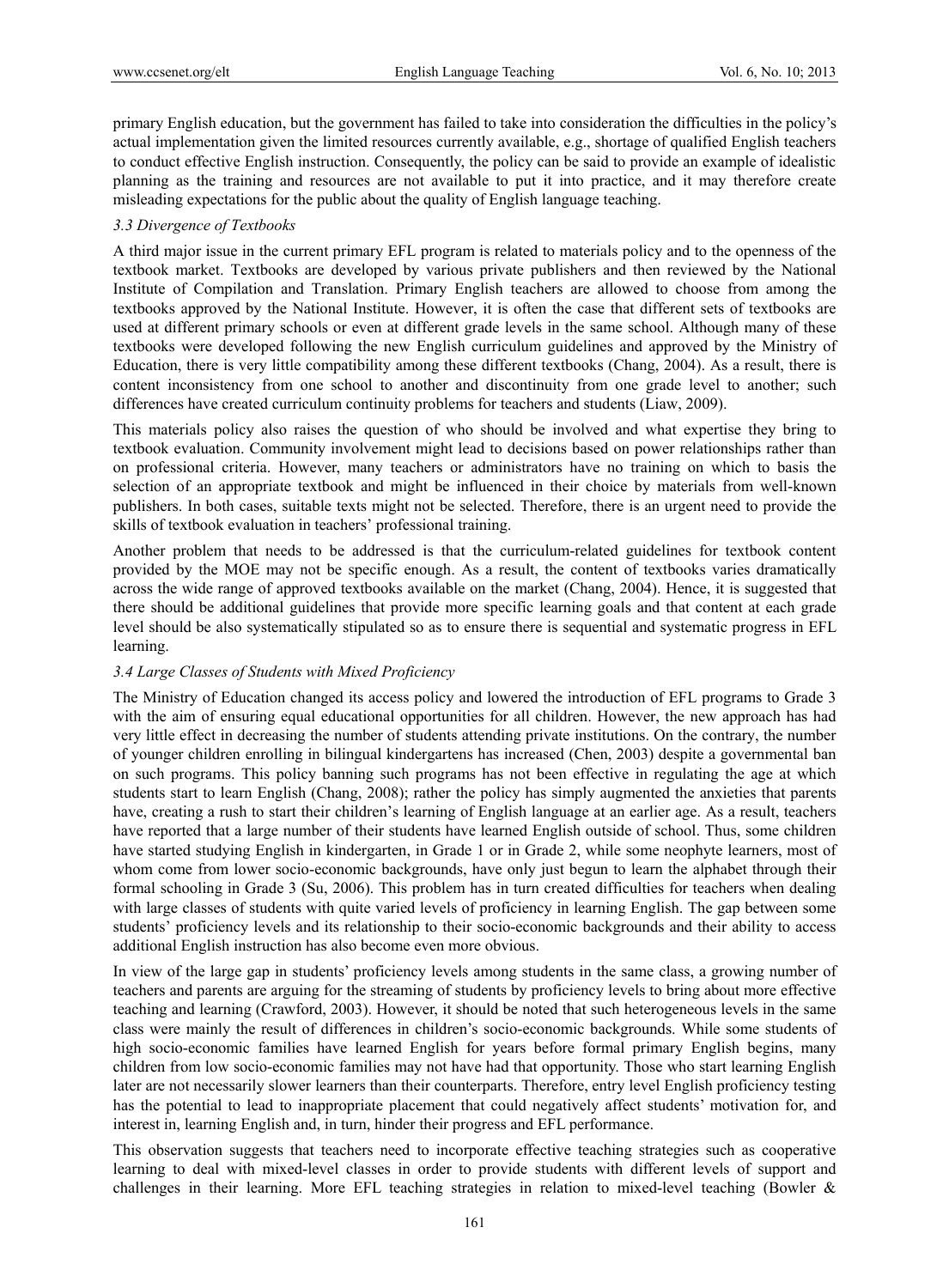Parminter, 2002) should be systematically provided by the government in regular teacher training programs to help teachers to deal effectively with mixed-level classes. In addition, there is also an urgent need to take some measures to assist students – e.g., providing free after-school programs for lower-achieving EFL students, as well as setting up English clubs for higher-achieving EFL students to allow them to enhance their English proficiency.

#### *3.5 The Threat to Other Languages*

The overemphasis on the global status of English combined with the widespread obsession with English across nation seem to pose a threat to the learning of the official language Mandarin Chinese as well as to other government policies intended to promote the learning of local languages.

First, the introduction of English in primary schools has meant a change in curriculum policy since two 40-minute periods of EFL instruction have been incorporated into the official curriculum, decreasing the amount of time allocated to Mandarin Chinese instruction. In addition, since the two languages have completely different grammatical and phonological structures, and writing systems, when combined with less instructional time, EFL learning at the primary level may have negative effects on children's full and effective development of Mandarin competence, and some children may fail to develop the competence required in either language (Hung, 2004).

Second, in addition to the EFL education policy developed in response to the challenge of internationalization, the Taiwanese government also has stipulated localization, i.e., the introduction of local language-in-education policy at the primary school level. The introduction of local language education policy has been regarded as a remarkable movement against the strict imposition of the Mandarin Policy of the past (Chen, 2003), and has encouraged bilingualism or multiculturism in the country. However, when it is compared with the English education policy, it is often the case that the government, the school administrators and the general public have exhibited a strong bias in favor of using the current limited resources available to support English education policy (Chen, 2003, Tsao, 2008). For example, although the current primary school curriculum has a subject called "Homeland Studies" that introduces local dialects and cultures, it only is taught for one 40-minute period per week. There are only a very limited number of qualified teachers, and the teaching materials and facilities available are far less adequate than the resources available for the teaching of English. Consequently, most students and parents pay very little attention to Homeland Studies (Crawford, 2003; Su, 2006). In this climate there is a struggle for Taiwanese local languages and cultures to be seen as a priority by the public, and therefore the influence of the language policy is undermined. Crystal (2000), among others, has argued that the global spread of English might have a negative impact on other language instruction and might lead to the demise of minority languages. In Taiwan a number of researchers and educators (Liao, 2004; Liu, 2004; Su, 2006) also have raised concerns about the impact of primary EFL education marginalizing Taiwanese local languages, cultures or even Chinese identities (See, e.g., Chen, 2003).

The effects of primary EFL education continue to create debate and controversy in the country. Nevertheless, an over emphasis on English education affects curriculum design and the distribution of resources, so care is needed if Taiwanese languages are not to be marginalized.

## **4. The Interplay of Top-Down and Bottom-Up Pressures**

As discussed earlier, the problems and controversies emerged from the primary EFL education policy have also been manifested due to the inconsistency between the two confronting language implementation forces at the macro and micro level. While there are strong top-down globalization/internationalization pressures on governments for the advancement of economic competition in the global market, at the same time there is also a strong bottom-up pressure from parents nationally on governments for their children to learn English from an earlier age. The political, sociocultural and economic context of Taiwan combined with different societal forces resulted in the hasty implementation of English language education at the primary level, and consequently caused profound impacts on the education system and many problems needed to be solved.

From the perspective of national macro language planning, primary English education in Taiwan can be regarded as a top-down policy emanating from global-structural pressures and as a response to, and solution for, the bottom-up internal pressures of public expectations. In addition, the new government's (DDP) enthusiasm and ambition, at the time it came to power in 1990, to reform education also partly accelerated the policy of primary English education. However, a policy of acting too quickly with too high expectations from the society and without adequate research-based planning inevitably leads to problems and draws criticism (Crombie, 2006) as the case of Taiwanese primary English education policy illustrates. As a result, a growing number of disparities and controversial issues have been emerged, to some extent the primary English education policy has led to the waste of valuable resources and is an example of unrealistic planning.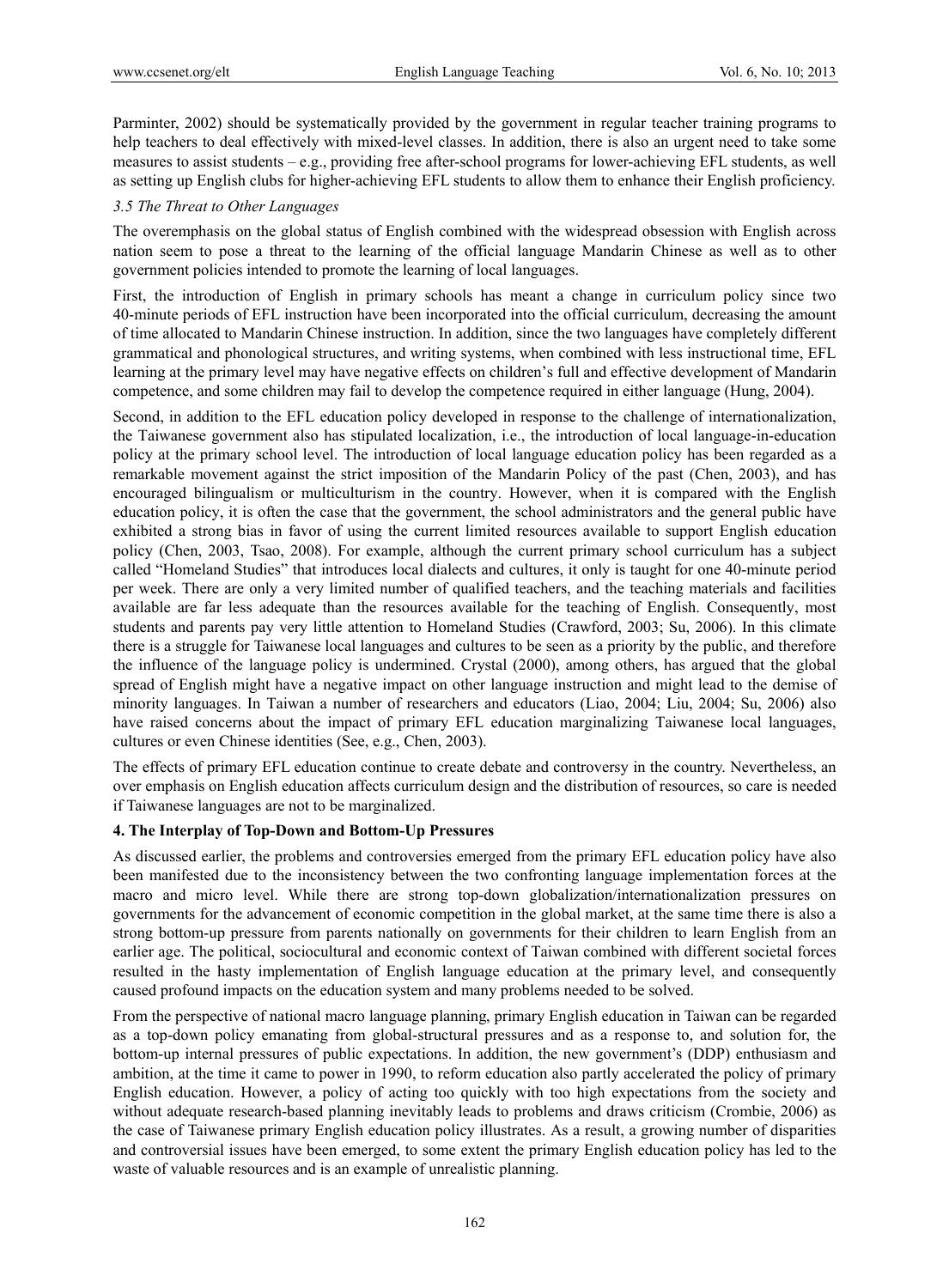From the community's micro level perspective, derived from the nationwide stress on the importance of English for global and individual success, Taiwanese parents perceived their children's learning of English from a much more ideological orientation than from a pragmatic one. They insisted on their children to learn English from an earlier age because of perceived social and economic benefits, for example, as a symbol of better life, or as providing increased social mobility and enhanced status. While positive parental support for the language planning process plays a critical role in the success of the language planning (Breen, 2002), too much pressure and too high expectations from Taiwanese parents can be an obstacle to good primary English language planning (Su, 2006). Furthermore, these signs of parents' overemphasis on their children's English education also imply their worries and insecurities that derive from the government's stress on international competitiveness, and this in turn has caused parents put even greater pressure on the government for the reform of English education in Taiwan.

Taiwanese primary English education policy is currently an inter-tangling of both top-down and bottom up policy-making issues. While there emerged critical problems and controversies due to the lack of collaboration and communication between policy implementation levels, the range of challenges indicated in the previous sections seems to suggest that an effective combination of both top-down and bottom-up procedures is necessary if such a large-scale educational change is to become fully embedded within a national system.

#### **5. Conclusion**

Having brought together the controversial issues caused by primary English-in-education policy and how top-down and bottom-up forces have influenced the formation of such policy in Taiwan, it is noted there remains a lot of challenges for all policy implementation levels to work on. The results of this study indicate that there are concerns that the Taiwanese government needs to re-examine in the area of primary English education policy and related curricular initiatives.

First, the most critical challenges that the primary English education policy faces relate to issues of equity and growing diversity. As pointed out earlier, substantial diversity in access policy, personnel policy, materials policy and resource availability across the local districts raises the issue of unequal access to primary English education in the public school system. The disparities in the equality of EFL instruction are partially due to the lack of sufficient professional guidance for teachers and local administrators and also partly due to local governments' financial abilities. While it sounds democratic to adopt a decentralized model in the planning of primary English-in-education, it is imperative to assure equal access to educational services for all children in Taiwan regardless of their place of residence, socio-economic background, or linguistic background. Hence, it is suggested that some regulations are required to complement this decentralized model.

The MOE needs to secure a certain level of uniformity in the quality of primary English education across regions and a level of consistency in practice over time, and thus it needs to provide both financial and other support to local governments and schools that need assistance in this regard.

Next, the debate and conflict between internationalization and localization within Taiwanese society continues. The government should make an effort to ensure that there is a balance in developing the two perspectives within communities. Educators of young children in particular play a central role in shaping these concepts for their students. The development of primary English education at the expense of other cultures, languages, skills, and qualities of Taiwanese students is highly undesirable.

Finally, although government's English-in-education language planning sounds well-intended and is well-stated with clear goals, it has failed to look thoroughly at the micro level planning processes required for successful implementation. As a result, inconsistencies and controversies have emerged in macro to micro translation processes, and in turn there have been negative impacts on educational equality that have been criticized in various micro level situations. Therefore, constant collaboration and communication among all policy levels in policy implementation are urgently required for a successful primary English-in-education policy to be achieved. It is suggested that the government should develop a clear process of public participation and consultation at all levels in the planning of educational and language policies, prior to the implementation of such reforms through the education process.

## **References**

Bowler, B., & Parminter, S. (2002). Mixed-level teaching: Tiered tasks and bias tasks. In J. C. Richards, & W. A. Renandya (Eds.), *Methodology in language teaching* (pp. 59-63). Cambridge: Cambridge University Press. http://dx.doi.org/10.1017/CBO9780511667190.010

Breen, M. P. (2002). From a language policy to classroom practice: The intervention to identity and relationships.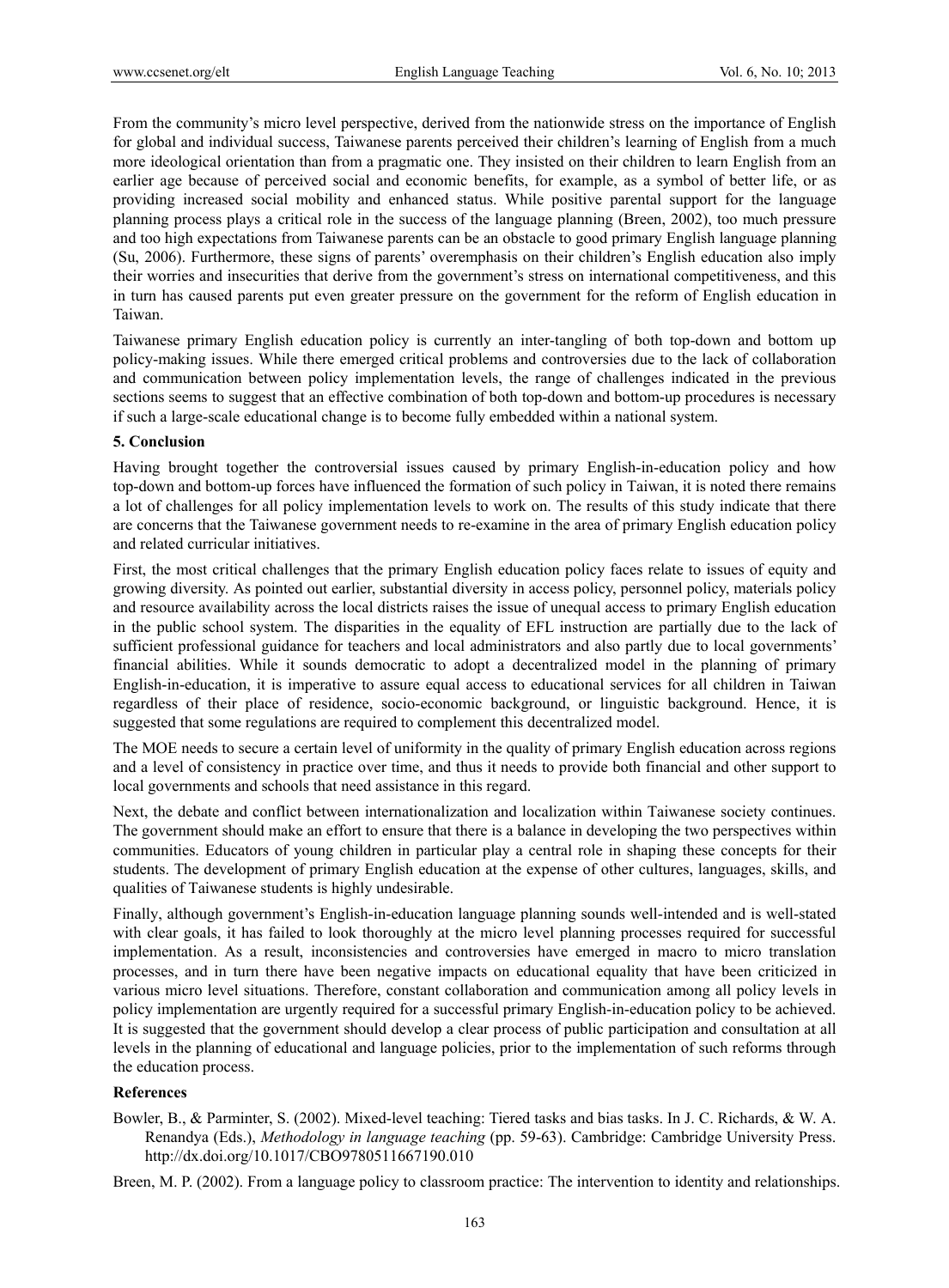*Language and Education, 16*(4), 260-283. http://dx.doi.org/10.1080/09500780208666831

- Bruthiaux, P. (2002). Hold your courses: Language education, language choice, and economic development. *TESOL Quarterly, 36*, 275-296. http://dx.doi.org/10.2307/3588414
- Butler, Y. G. (2004). What level of English proficiency do elementary school teachers need to attain to teach EFL? Case studies from Korea, Taiwan, and Japan. *TESOL Quarterly, 38*(2), 245-278. http://dx.doi.org/10.2307/3588380
- Chang, Y. F. (2004). A study on English textbook selection for elementary schools. *Curriculum & Instruction Quarterly, 7*(3), 107-128.
- Chang, Y. F. (2008). Parents' attitudes toward the English education policy in Taiwan. *Asia Pacific Education Review, 9*(4), 423-435. http://dx.doi.org/10.1007/BF03025660
- Chang, W. C. (2009). 台灣英語教育政策之檢討 [Discussions of ELT policies in Taiwan]. In W. C. Chang (Ed.), *A survey of ELT policies in Taiwan: From elementary to college* (pp. 13-46). Taipei: Crane.
- Chen, S. (2003). *The spread of English in Taiwan: Changing uses and shifting attitudes*. Taipei: Crane.
- Cheng, C. F. (2005). 國小英語教學步步 艱 難 步步 行 [Difficulties in primary English instruction]. *A Tribune for Elementary Education, 161*, 18-24.
- Chern, C. (2002). English language teaching in Taiwan today. *Asia Pacific Journal of Education, 22*(2), 97-105. http://dx.doi.org/10.1080/0218879020220209
- Crawford, J. (2003). Languages in the elementary program: A tale of two contexts. *English Teaching & Learning, 28*(2), 61-78.
- Crombie, W. (2006). Taiwan and New Zealand: Some critical issues in languages policy and planning. *Proceedings of 23rd International Conference on English Teaching and Learning in the Republic of China – Changes, Chances and Challenges in English Teaching & Learning (pp. 1-11). Kaoshiung, Taiwan: Kuan* Tang International Publications.
- Crystal, D. (2000). *Language death*. Cambridge: Cambridge University Press. http://dx.doi.org/10.1017/CBO9781139106856
- Crystal, D. (2003). *English as a global language*. Cambridge: Cambridge University Press. http://dx.doi.org/10.1017/CBO9780511486999
- Government Information Office. (2002). *The Six-year National Development Plan*. Retrieved from http://www.gio.gov.tw/taiwan-website/4-oa/20020521/2002052101.html
- Hung, C. (2004). The effect of first grade formal English education on Chinese literacy development. Unpublished master thesis, National Taipei Teachers College, Taiwan.
- Hung, L. (2003). 國小英語教學課程政策決定與執行的評析 [The Comment of the Policies about English Curriculum of Elementary Schools in Taiwan]. *Bulletin of Research on Elementary Education*, *9*, 207-224.
- Kaplan, R. B., & Baldauf, R. B. Jr. (2003). *Language and language-in-education planning in the Pacific basin.*  Dordrecht/Boston/London: Kluwer Academic. http://dx.doi.org/10.1007/978-94-017-0145-7
- Krashen, S. (2003). Dealing with English fever. In J. E. Katchen (Ed.), *Selected Papers from the Twelfth International Symposium on English Teaching* (pp. 10-108). Taipei: Crane.
- Liao, P. (2004). 英語全球化脈絡裡的台灣英語教育 [English as a global language and its effects on Taiwan's English education]. *English Teaching & Learning, 29*(1), 107-121.
- Liaw, M. L. (2009). 英語教育政策對國小英語教學影響之調查研究 [The study of investigating the effects of English educational policy on elementary English education]. In W. C. Chang (Ed.), *A survey of ELT policies in Taiwan: From elementary to college* (pp. 47-92). Taipei: Crane.
- Liu, C. (2004). 從文化的觀點論台灣的英語教學-由「全球在地化」談起 [A cultural perspective on English teaching in Taiwan: A reflection on 'globalization']. *Foreign Language Studies, 1*, 21-31.
- Ministry of Education. (1998). *English teaching in elementary schools: Progress report on job distribution and execution.* Taipei: Ministry of Education.
- Ministry of Education. (2000). 國民中小學九年一貫課程綱要 [The Nine-year Joint Curricula Plan language arts guidelines for elementary and junior high schools]. Retrieved from http://teach.eje.edu.tw/data/files/class\_rules/all.pdf